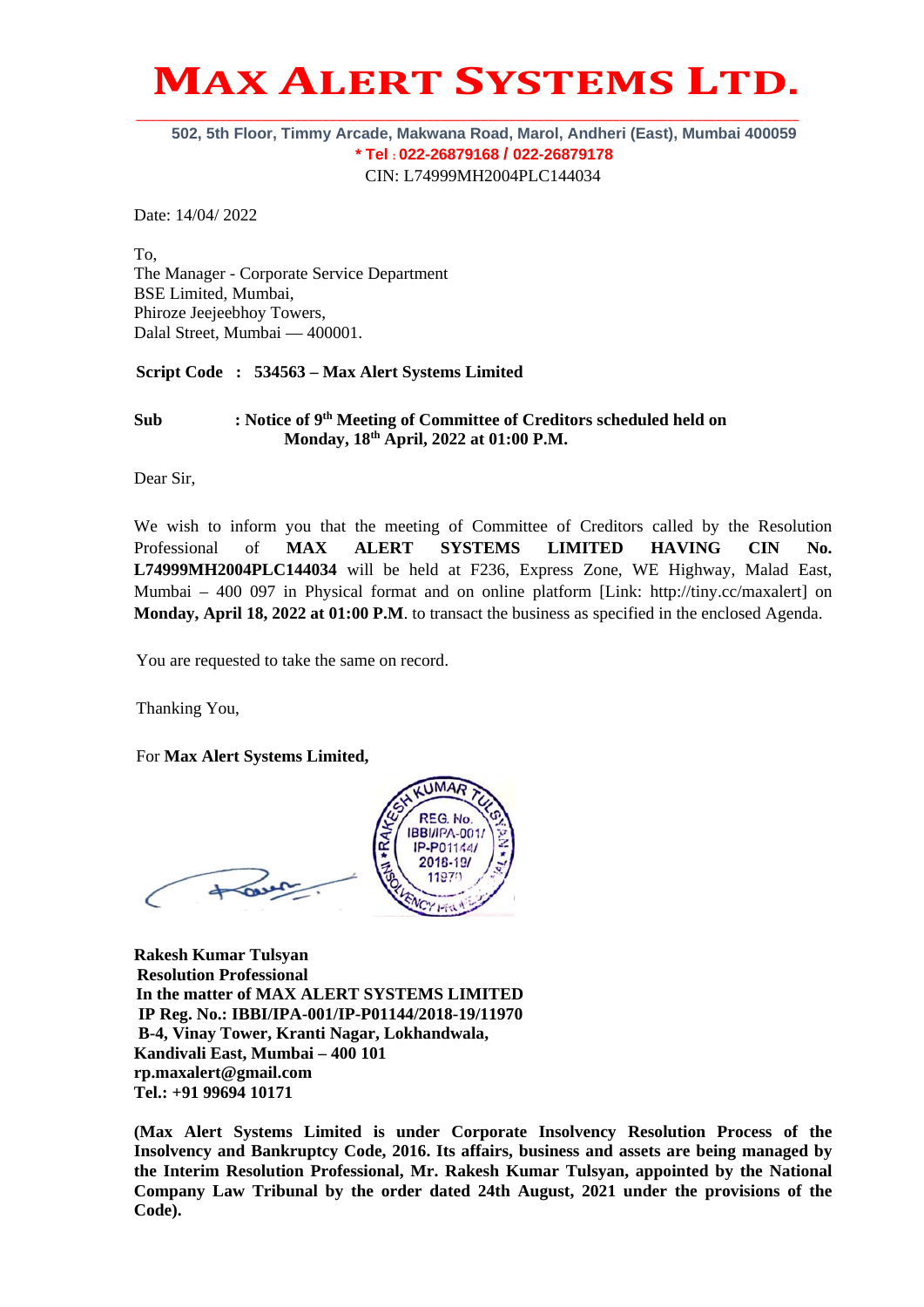Rakesh Kumar Tulsyan **Insolvency Professional** 



**M.Com., FCA, CS, ISA (ICAI), CAIIB, IP (IBBI)**

Email: tulsyanrk@gmail.com

## AGENDA FOR THE MEETING

Agenda for the 9th meeting of the Committee of Creditors of **Max Alert Systems Limited** (Corporate Debtor) to be held on **10th April, 2022** at **01:00 P.M.** in Mumbai at **F236, Express Zone, WE Highway, Malad East, Mumbai – 400 097 and also on online digital platform [Link:** http://tiny.cc/maxalert**].**

| Item<br>No.                                             | <b>Particulars</b>                                                                                                                                                                                                     |  |  |  |
|---------------------------------------------------------|------------------------------------------------------------------------------------------------------------------------------------------------------------------------------------------------------------------------|--|--|--|
| A. List of matters to be noted / discussed / voted upon |                                                                                                                                                                                                                        |  |  |  |
| $\mathbf{1}$                                            | To read, note and confirm the minutes of 8 <sup>th</sup> Committee of Creditors<br>(CoC) meeting held on 18th February, 2022                                                                                           |  |  |  |
| 2                                                       | To take note of updated list of creditors                                                                                                                                                                              |  |  |  |
| 3                                                       | To discuss & take note of the current status of Business Operations of<br>the CD                                                                                                                                       |  |  |  |
| 4                                                       | To discuss operations for Indus Tower at Kochi and approval of cost<br>incurred during CIRP period to run the business including business<br>operation done with Rochback Estate Private Limited (a related party).    |  |  |  |
| 5                                                       | To discuss and approval of CIRP cost incurred during CIRP period.                                                                                                                                                      |  |  |  |
| 6                                                       | To discuss the status of Second Expression of Interest (EOI) and<br>discussion on the Resolution plan received by 2 parties                                                                                            |  |  |  |
| 7                                                       | To approve and recommend for the liquidation of the company if<br>Resolution plan not approved (This item will be taken if applicable) and<br>in case approval of the same, the approval of potential liquidation cost |  |  |  |
| 8                                                       | To discuss and approve the work need to be done to kept the company<br>running till the date of order of Hon'ble NCLT                                                                                                  |  |  |  |
| 9                                                       | To discuss and approve the Cash Flow during CIRP, Draft Financial<br>Results for March 31, 2022                                                                                                                        |  |  |  |
| B. Any other matter with the permission of the Chair    |                                                                                                                                                                                                                        |  |  |  |
| 1.                                                      | To discuss any other matters as may thought fit by Committee of<br>Creditors                                                                                                                                           |  |  |  |

 $+\omega$ 

**Rakesh Kumar Tulsyan Resolution Professional In the matter of Max Alert Systems Limited Reg no.: IBBI/IPA-001/IP-P01144/2018-19/11970** 

Date: 07-04-2022 Place: Mumbai

P. S.: Notes to the Agenda appended hereto are an integral part of the Notice.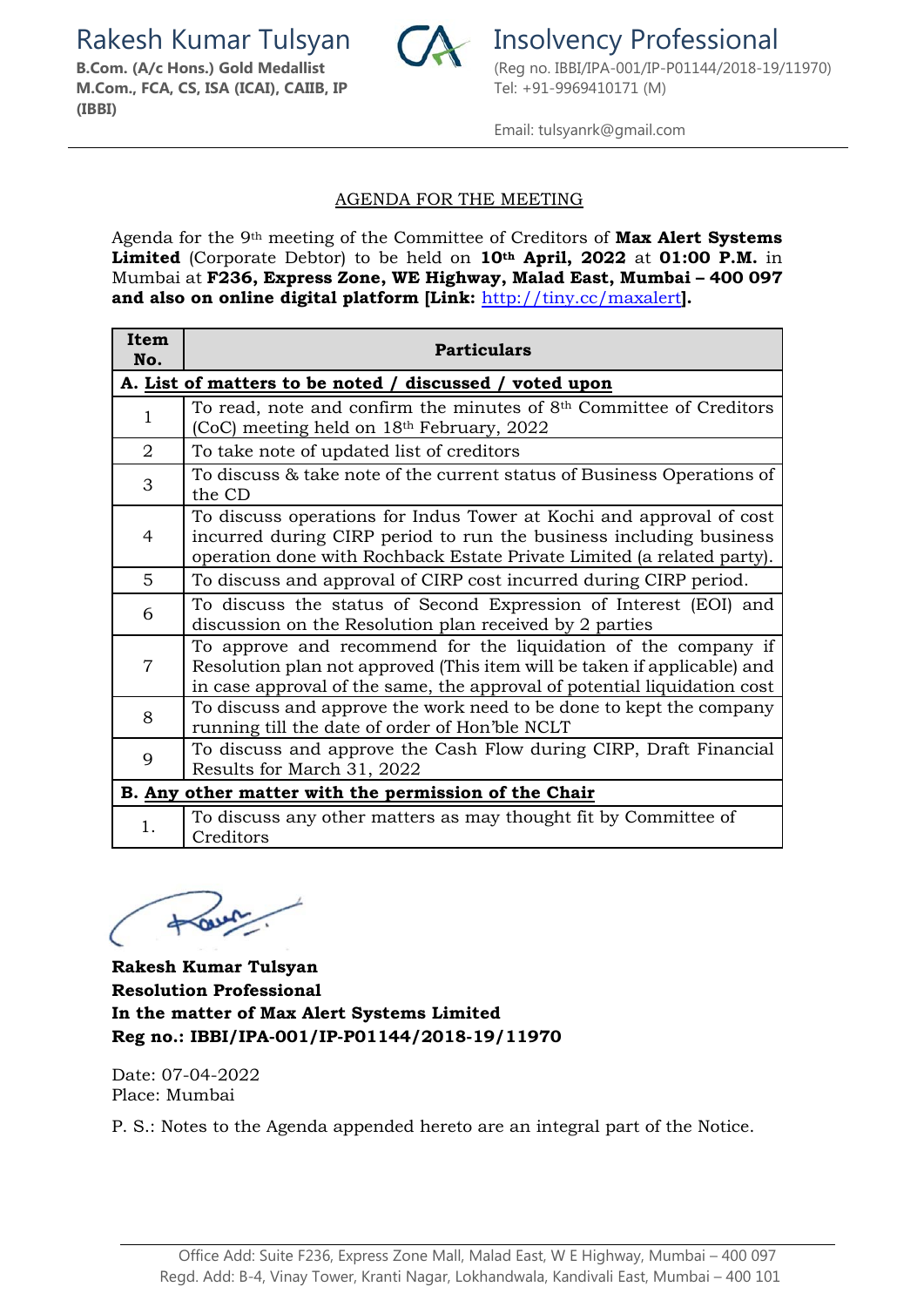Rakesh Kumar Tulsyan **Insolvency Professional** 



**M.Com., FCA, CS, ISA (ICAI), CAIIB, IP (IBBI)**

**B.Com. (A/c Hons.) Gold Medallist** (Reg no. IBBI/IPA-001/IP-P01144/2018-19/11970) Tel: +91-9969410171 (M)

Email: tulsyanrk@gmail.com

#### **EXPLANATORY STATMENT**

# **LIST OF MATTERS TO BE DISCUSSED / NOTED AND PASSING OF RESOLUTIONS, AS REQUIRED**

#### **(Updated agenda will be given on/ before the meeting)**

#### **Agenda Item No. A1: To read, note and confirm the minutes of Eighth Committee of Creditors (CoC) meeting held on 18th February 2022**

The minutes of 8th CoC meeting is attached herewith. The members are requested to take note of the same and confirm the same in the meeting.

#### **Agenda Item No. A2: To consider and take note of the list of creditors**

The RP will share the updated list of creditors with the amount claim and accepted.

#### **Agenda Item No. A3: To take note of the current status of Business Operations of the CD.**

- RP will update the same in the meeting which include the status of IA filed for non-Co-operation and case filed by suspended director in NCLAT, New Delhi.
- RP will also update the COC for his recent visit to Kochi for business updates and meeting with team members of company.
- RP will also update the claim not received by Sriram Transport finance and post sent to them returned back.
- RP will also update the Income tax notices and its reply and also share data with COC for year wise status. No claim received from Income Tax Department and hence any liability is not considered by RP. The post sent to Income Tax Department came back as undelivered and thereafter hand delivery was sent to AO.
- RP will update the Website and its maintenance by third party.
- RP will update the professional appointed by him and the monthly outgo from the company.
- RP will update the business running by him with the help of existing employees and one of the ex-promoter employees for Kerela Operation due to fund issues.

#### **Agenda Item No. A4: To discuss operations for Indus Tower at Kochi and approval of cost incurred during CIRP period to run the business including business operation done with Rochback Estate Private Limited (a related party).**

File Attached. Discussion is a Table Item

# **Agenda Item No. A5: To take approval for cost incurred by IRP/ RP and payment thereof**

File Attached. Discussion is a Table Item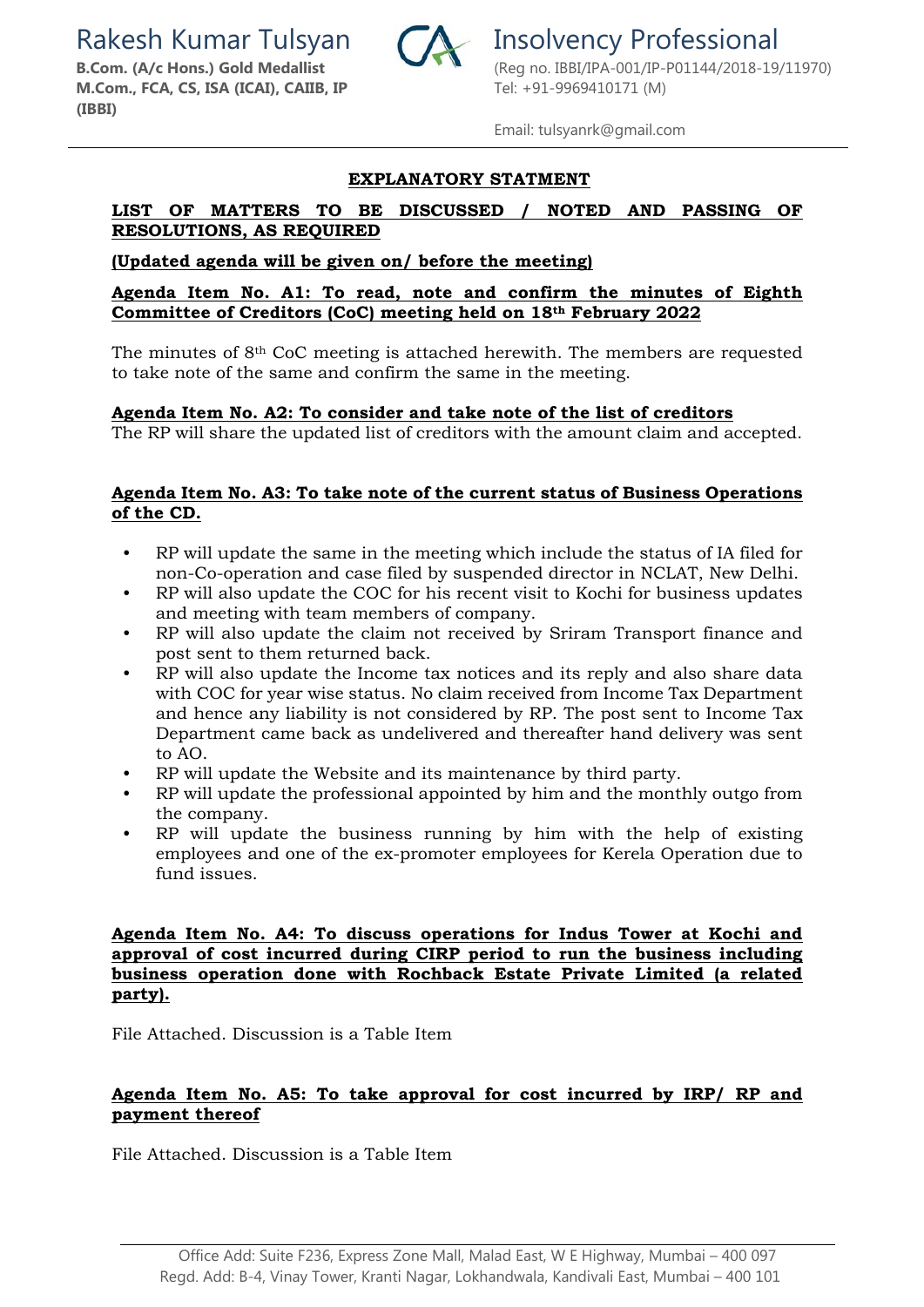Rakesh Kumar Tulsyan **Insolvency Professional** 



**M.Com., FCA, CS, ISA (ICAI), CAIIB, IP (IBBI)**

Email: tulsyanrk@gmail.com

#### **Agenda Item No. A6: To discuss the status of Second Expression of Interest (EOI) and discussion on the Resolution plan received by 2 parties**

RP published 2nd Form G for invitation of Expression of Interest ("**EOI**") as on 29th January 2022 in the following newspapers:

| Sr No. | <b>Name of Newspaper</b> | <b>Edition</b> | Language |
|--------|--------------------------|----------------|----------|
|        | Active Times             | Mumbai         | English  |
|        | Lakshdeep                | Mumbai         | Marathi  |
|        | Morning India            | Ranchi         | English  |
|        | Sanmarg                  | Ranchi         | Hindi    |

The RP has received security deposits from four Prospective Resolution Applicants ("PRA"). The RP has received 2 resolution plan, which he will put to COC to consider and take appropriate decision.

Copy of Resolution Plan is enclosed herewith.

If CoC wants to meet the Resolution Applicant, then with proper notice by CoC, RP will arrange a video call meeting with the parties to take informed decision.

#### **Agenda Item No. A6: To approve and recommend for the liquidation of the company if Resolution plan not approved (This item will be taken if applicable) and in case approval of the same, the approval of potential liquidation cost**

In case of Need, the item will be kept as Table Item

#### **Agenda Item No. A8: To discuss and approve the work need to be done to kept the company running till the date of order of Hon'ble NCLT**

Table Item

#### **Agenda Item No. A9: To discuss and approve the Cash Flow during CIRP, Draft Financial Results for March 31, 2022**

Details sent by separate email and confidential in nature

#### **OTHER MATTER BY THE CHAIR OR WITH THE PERMISSION OF THE CHAIR**

The members of the Committee of Creditors would be entitled to raise any other matter to be discussed and decided with the permission of the Chair.

**(PLEASE NOTE that 9th meeting is very crucial and hence we need to pass the resolution in the meeting. We will prepare the minutes immediately thereafter and please ensure no voting delay should be observed as we need to file the plan, minutes and other details before NCLT, Mumbai asap as we are running on extension period of 90 days granted by Hon'ble NCLT, Mumbai.)**